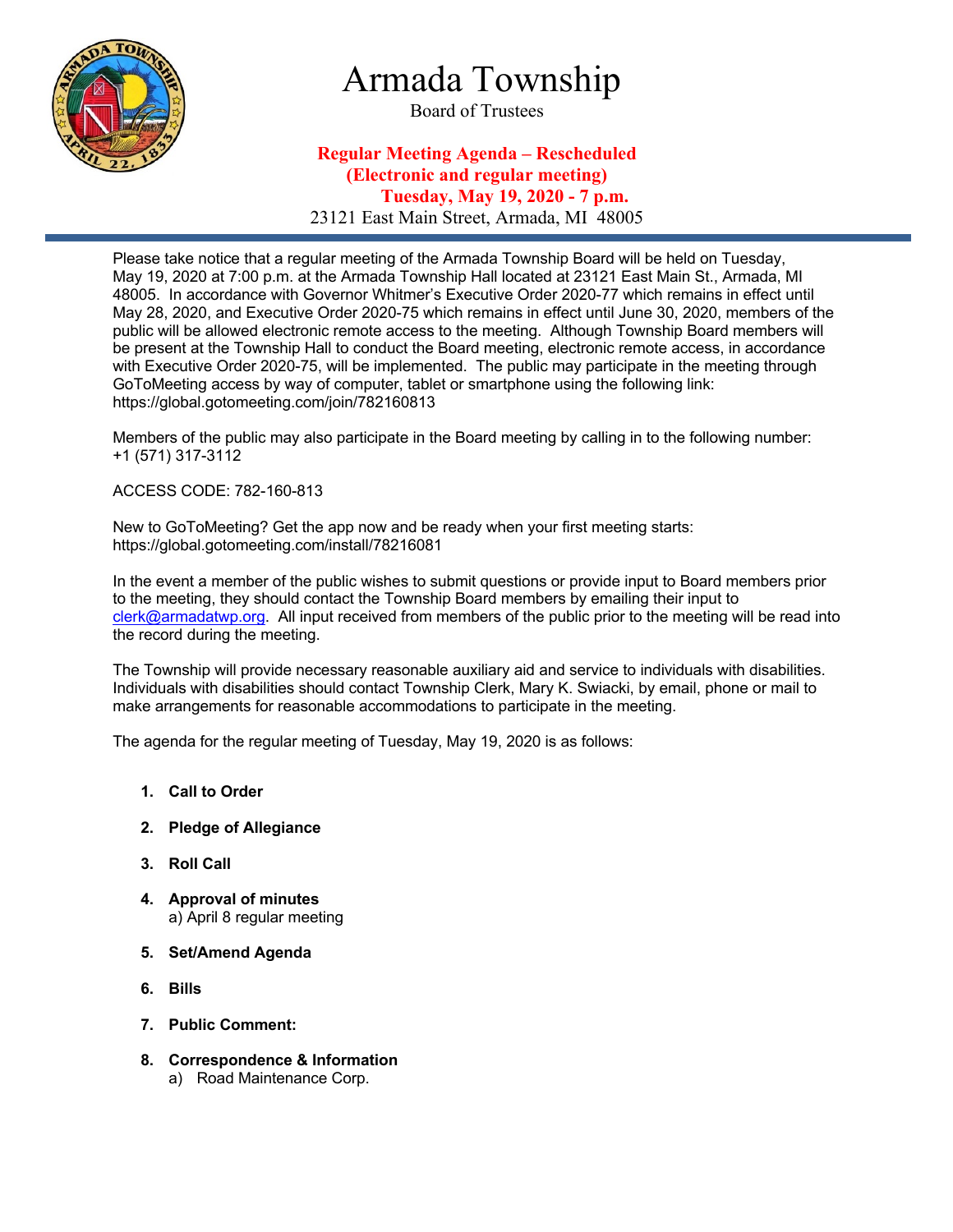

# Armada Township

Board of Trustees

# **Regular Meeting Agenda – Rescheduled (Electronic and regular meeting) Tuesday, May 19, 2020 - 7 p.m.** 23121 East Main Street, Armada, MI 48005

## **9. Reports**

- a) Fire Department
- b) Ordinance Official
- c) Planning Commission
- d) Building Department
- e) Macomb Agricultural P.D.R.
- f) Parks & Recreation
- g) Water/Sewer Update
- h) Macomb Orchard Trail
- i) Senior Center
- j) Treasurer

## **10. Unfinished Business:**

a) Update - Petition of Armada Twp. On permit issued to Edward P. Kerner

## **11. New Business:**

- a) Dumpster quotes for Fire Hall/Senior Center
- b) Request for Veteran gravesite flags
- c) Fire Dept: Purchase of two AED's
- d) Limestone Cost Sharing Agreement Macomb County Dept. of Roads
- e) 425 Agreements
- f) June 10 board meeting
- g) Richmond Township Fire Contract

### **12. Public Comments: Board Members**

- (a) Trustee Goetzinger
- (b) Trustee Nikkel
- (c) Treasurer Finlay
- (d) Clerk Swiacki
- (e) Supervisor Paterek

### **13. Closed Session:**

### **14. Adjournment**

 Respectfully submitted, *Mary K. Swiacki*

 Mary K. Swiacki, CMMC Armada Township Clerk 23121 Main Street Armada, MI 48005 (586) 784-5200 clerk@armadatwp.org